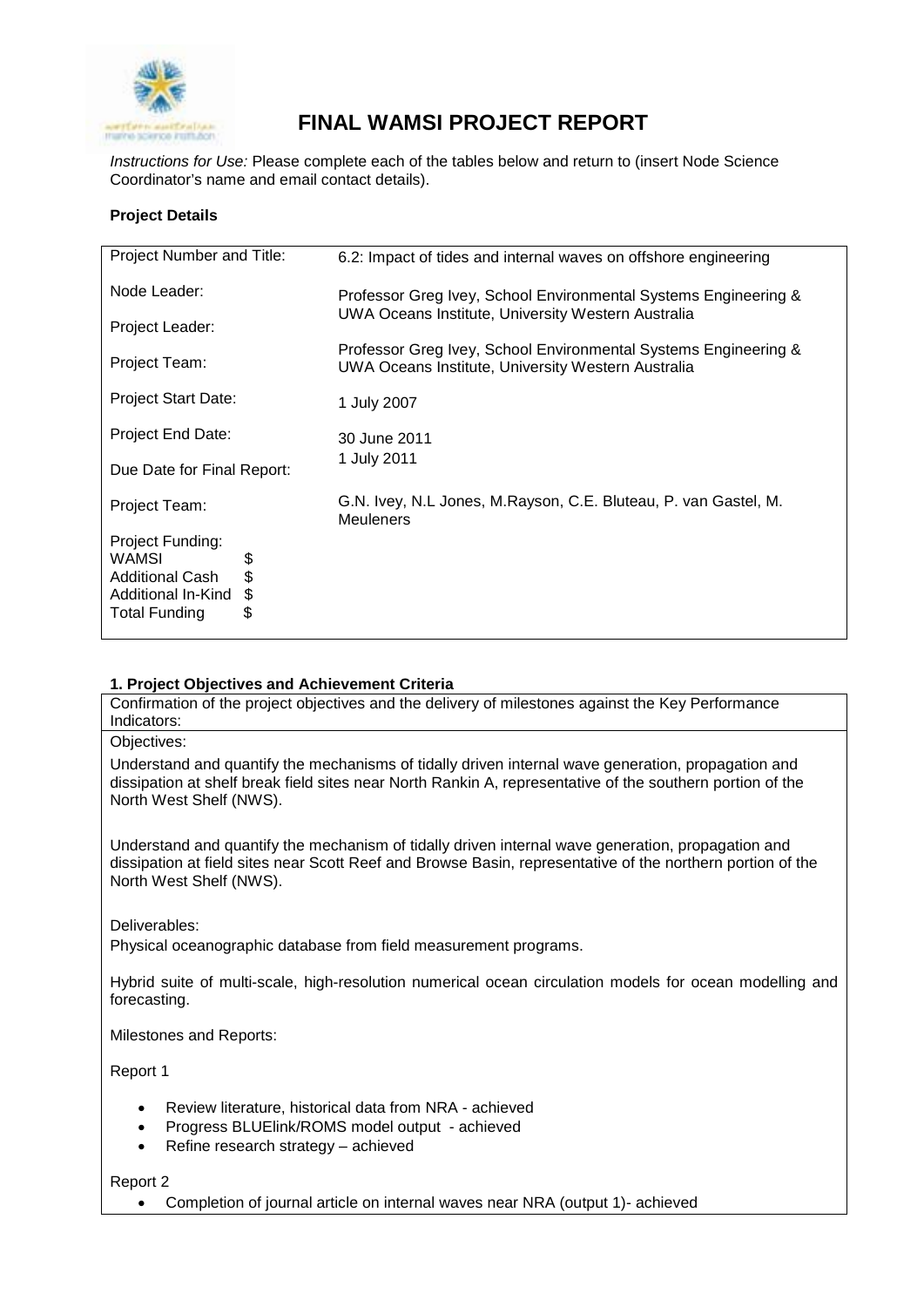- Design and construction of IWAG field instrument achieved
- Commence review of historical data from Browse Basin achieved

# Report 3

- Deploy IWAG off NRA and commence data analysis achieved
- Commence numerical modelling at Browse Basin achieved
- Journal article on internal waves near NRA submitted (output 2) achieved

## Report 4

- IWAG instrument at NRA data analysis continuing
- Numerical modelling at Browse Basin continuing
- Journal article describing ocean dynamics and role of internal waves in Browse Basin submitted (output 4) - achieved

# Report 5

- IWAG instrument at NRA data analysis almost complete
- Numerical modelling at Browse Basin (Scott Reef area) using SUNTANS continuing
- Journal article describing results data analysis from IWAG instrument deployed at NRA submitted (output 3) – achieved.
- Deploy IWAG instruments within Browse Basin Array March 2010 to June 2010 achieved.

# Report 6

- IWAG instrument at NRA data analysis almost complete
- Numerical modelling at Browse Basin (Scott Reef area) continuing, using SUNTANS
- Deploy IWAG instruments within Browse Basin Array March 2010 to June 2010 achieved.

# Report 7

- Numerical modelling at Browse Basin (Scott Reef area) completed.
- Journal article describing internal wave boundary layer dynamics on NWS submitted (output 5) achieved

## Report 8

- Journal article using SUNTANS Numerical modelling at Browse Basin submitted (Scott Reef area)
- Journal article describing mixing in bottom boundary layer submitted and attached (Bluteau et al 2011c).
- Journal article describing internal wave climatology and mixing in Browse Basin Bluteau, Jones and Ivey (2011d) attached (output 6).
- Final Project Report for 6.2 (current report) submitted achieved.

In summary, all milestones met, all six outputs achieved. In fact two additional journal paper outputs were completed exceeding the original scope of outputs (see Section 4 for complete list).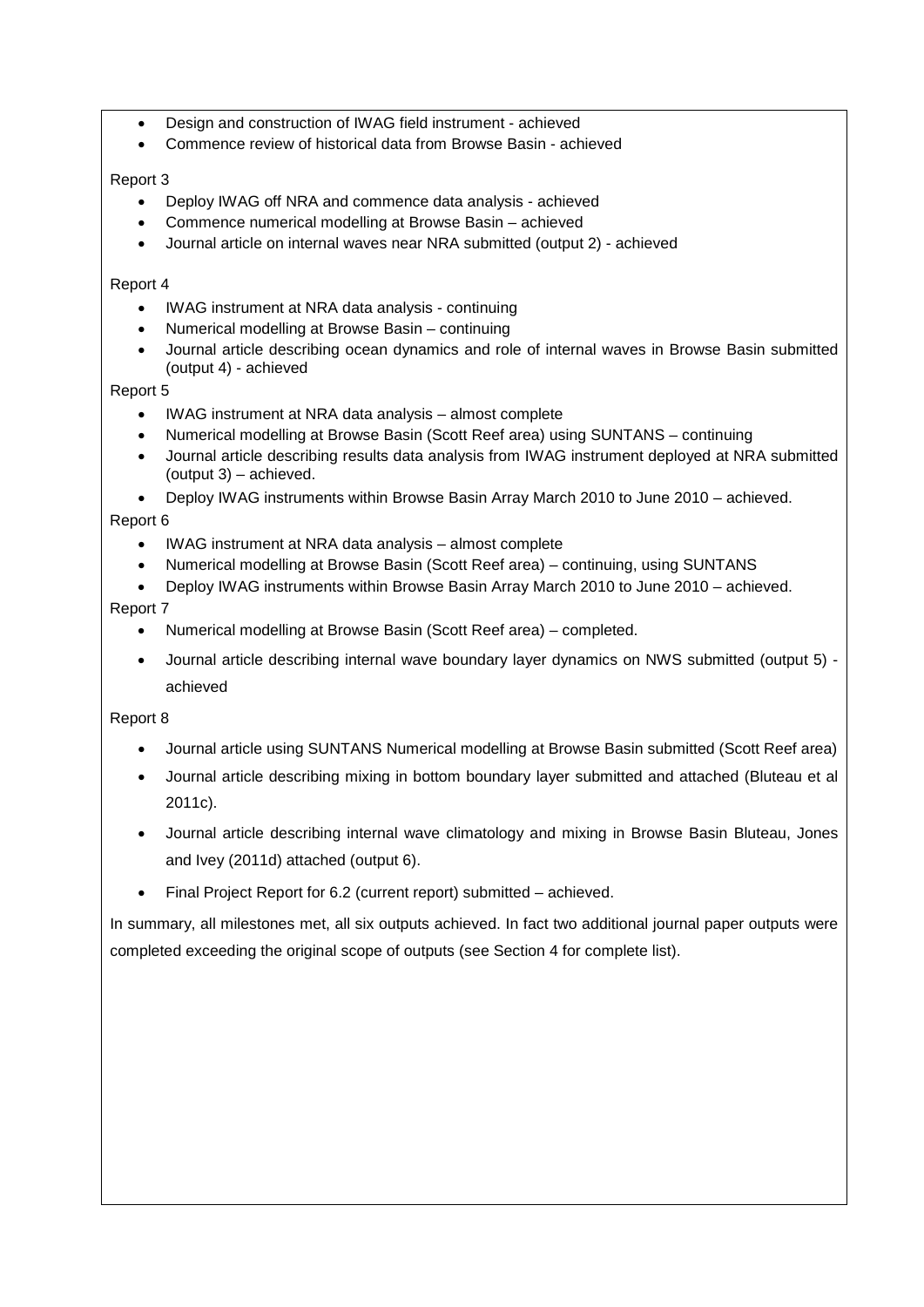#### **2. Research Chapter(s)**

#### a) Introduction

The project aim was to provide a comprehensive understanding and predictive capability of the tidal motions and tidally driven internal wave climatology on the Australian North West Shelf. This covers the generation, propagation and dissipation of internal waves and quantitative assessment of the intensity, spatial and temporal distribution of the currents and turbulence induced by these internal waves. The integration of field measurements, the development and application of hybrid numerical circulation models and some focussed laboratory experiments will accomplish these goals.

Industry has been actively making field measurements at many sites on the NWS for decades and this wealth of data and knowledge is an enormous resource that this project has drawn from and builds upon. This project effectively started in 2004 with funding from Woodside for a unique field experiment conducted in 125 m of water adjacent to the North Rankin A (NRA) oil and gas platform. Instrumentation supplied and deployed by MetOcean Engineers (MOE) was used to set up an intensive 'L-shaped' array of current meters extending over scales of order 3 km to intensively sample for the first time the intensity, spatial and directional characteristics of the vigorous internal wave field propagating through the region from March to June 2004. These data have provided an understanding of the seasonal variation of the large amplitude internal waves at this location. Work has focussed on the NRA location because of both the wealth of information there as well as it is a site of known extreme internal wave behaviour. However, an extensive field data sets was collected in the macro-tidal environment of the Browse Basin in the. Finally a third field data set was collected in the relatively small tidal environment offshore of Ningaloo Reef. Together these three data sets provide a comprehensive view of the tidally driven internal wave climate over the entire North West Shelf.

Concurrent with the field program, a numerical modelling program was conducted to model and predict the internal wave characteristics. The modelling approach is widely applicable. To model processes occurring over the vast range of physical scales on NWS, diverse numerical models are required and the focus has on the use of two complementary models: ROMS and SUNTANS. ROMS (**R**egional **O**cean **M**odelling **S**ystem) is an open source sigman coordinate hydrostatic numerical circulation model. SUNTANS (**S**tanford **UN**s**T**ructured **A**daptive **Na**vier Stokes **S**olver) is a fully nonhydrostatic model and is run in unstructured domains of approximately 100 km by 100 km with horizontal spatial resolution down to scales of 10 m. It is computationally intensive model requiring large parallel machine computations and is able to resolve the high-energy non-hydrostatic internal waves which are seen at some locations on the NWS. ROMS itself needs large-scale climatological ocean information and this was by using the BLUELink model. BLUELink is developed by BMRC/CSIRO and is a basin scale, data assimilating z-coordinate circulation model with spatial resolution of about 10 km on the NWS.

The combination of the field data program and the numerical program, augmented by laboratory and theoretical development, was the core approach adopted in Project 6.2.

#### b) Methodology - further details provided below in (3)

The work over the period 2004-7 has thus focussed on one specific site on the North West Shelf in vicinity of NRA. This is location where large amplitude internal waves are known to propagate, but the waves themselves form in much deeper water some 100 km away on the shelf break and evolve considerably before reaching NRA. Two further field sites are needed to capture the diverse character of internal waves on the NWS. Firstly, a deep-water site in approximately 500 m of water 100 km North West of North Rankin is the proposed site of a field program in early 2008 and 2009. While not an area of industry activity, this area appears a prime location for the generation of internal waves and an experiment to examine the benthic generation of internal waves is proposed at this location in 2008 and 2009. This experiment would involve fixed measurement arrays and flying ocean gliders from offshore and into shallow waters around North Rankin. The second proposed site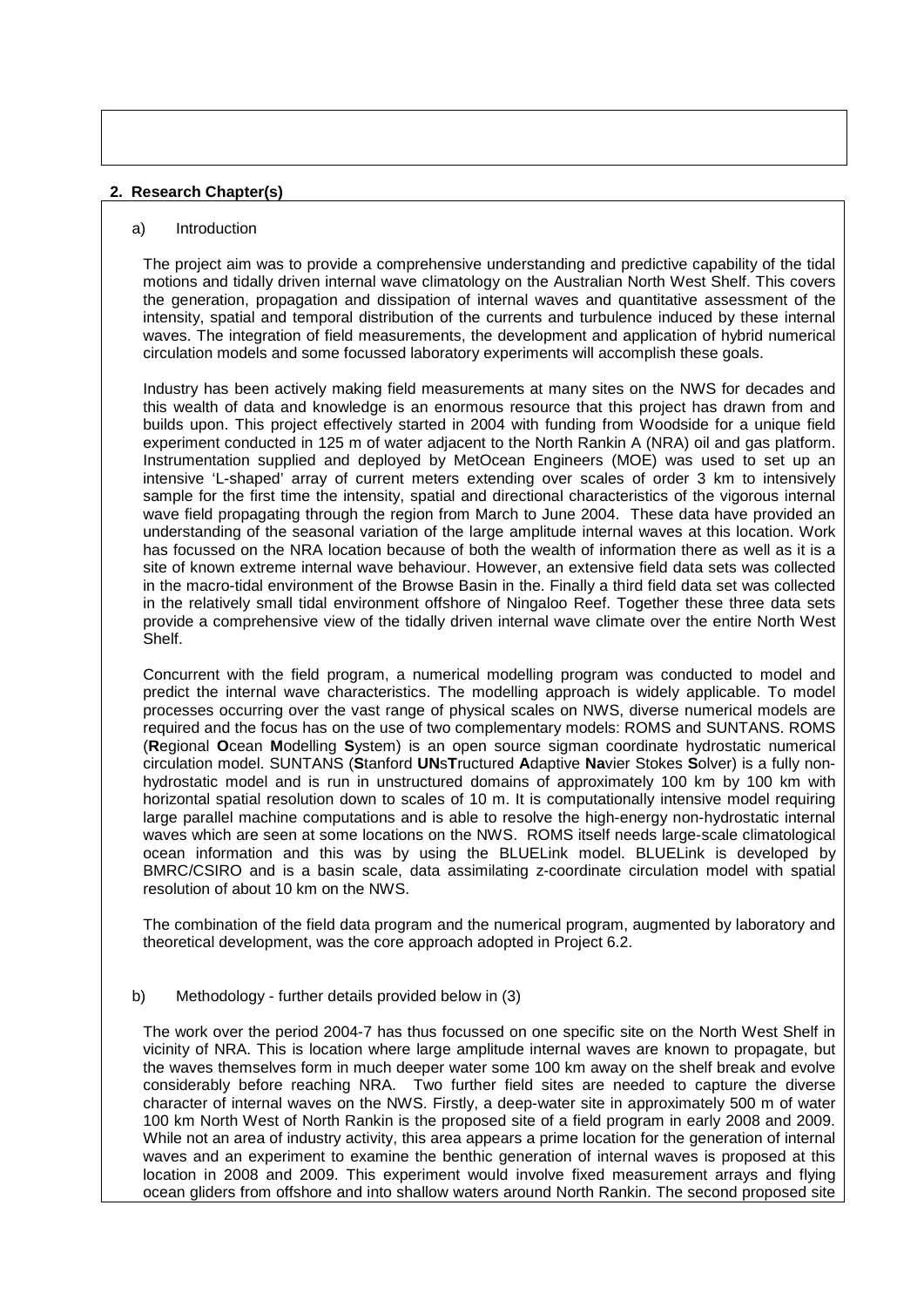would be near Scott Reef in the far north. This area is a site of current industry activity and the proposal is to augment this on-going measurement program in late 2008 with a specialist benthic array experiment to quantify and to fly ocean gliders in the vicinity at the time to obtain spatial pictures of the ocean conditions in the region. These three diverse experimental sites would provide high quality temporal and spatial information about the internal wave dynamics and this is essential for the development and testing of the numerical modelling aspect of the project.

In summary the objectives are to undertake field measurement arrays at physically diverse locations to determine characteristics of tides and internal waves in the energetic tidal-dominated environment of NW Western Australia

- 1) North Rankin measurement/modelling program.
- 2) Browse Basin and Scott Reef measurement/modelling program.
- 3) Ningaloo Reef measurement program.

ROMS (**R**egional **O**cean **M**odelling **S**ystem) is an open source hydrostatic numerical circulation model developed with funds from the National Science Foundation and available freely for research groups. In this application, ROMS is driven by the tidal model OTIS v2.1 and is applied to the North West Shelf with varying domain scales of up to approximately 2000 km by 800 km, and with horizontal spatial resolution down to scales of order 3 km and with 40 sigma layers in the vertical. ROMS is typically run on timescales of months and, in turn, drives SUNTANS. SUNTANS (**S**tanford **UN**s**T**ructured **A**daptive **Na**vier Stokes **S**olver) is a fully non-hydrostatic model and is run in unstructured domains of approximately 100 km by 100 km with horizontal spatial resolution down to scales of 10 m and with 120 z-layers in the vertical. It is computationally intensive requiring large parallel machine computations and is able to resolve the high-energy non-hydrostatic internal waves, which are seen on the NWS.

ROMS itself needs large-scale climatological ocean information and, starting in 2007, this process has begun with by using the BLUELink model. BLUELink is currently being developed by BMRC/CSIRO and is a basin scale, data assimilated z-coordinate circulation model with spatial resolution of about 10 km on the NWS has just become available in 2007. We are currently evaluating it and working to use the output of BLUELink to drive ROMS. The ultimate goal is to have a three component modelling system consisting of BLUELink/ROMS/SUNTANS which is tested, evaluated and developed against field measurements that can ultimately be used as a predictive tool.

## c) Results - further details provided below in (4)

All goals of the project were accomplished. The results can be summarised as:

- Successful field measurement programs were conducted at three separate field sites: Offshore North Rankin A (NRA), Browse Basin, and offshore of Ningaloo Reef
- Field experiments involved measurement of both mean flow quantities and, for the first time ever on the NWS, direct measurements of turbulent mixing
- Completion of numerical modelling was successfully undertaken, using both the ROMS and SUNTANS numerical models, for the NRA area and the Browse Basin area
- Laboratory and theoretical modelling was completed to complement the field and numerical modelling activities described above
- Four PhD students from UWA have been involved in the project; the first two completing theses in 2010 and 2011, and two more will complete theses by November 2011.
- Four Final Year undergraduate Honours students have completed individual research theses over period 2007-2010.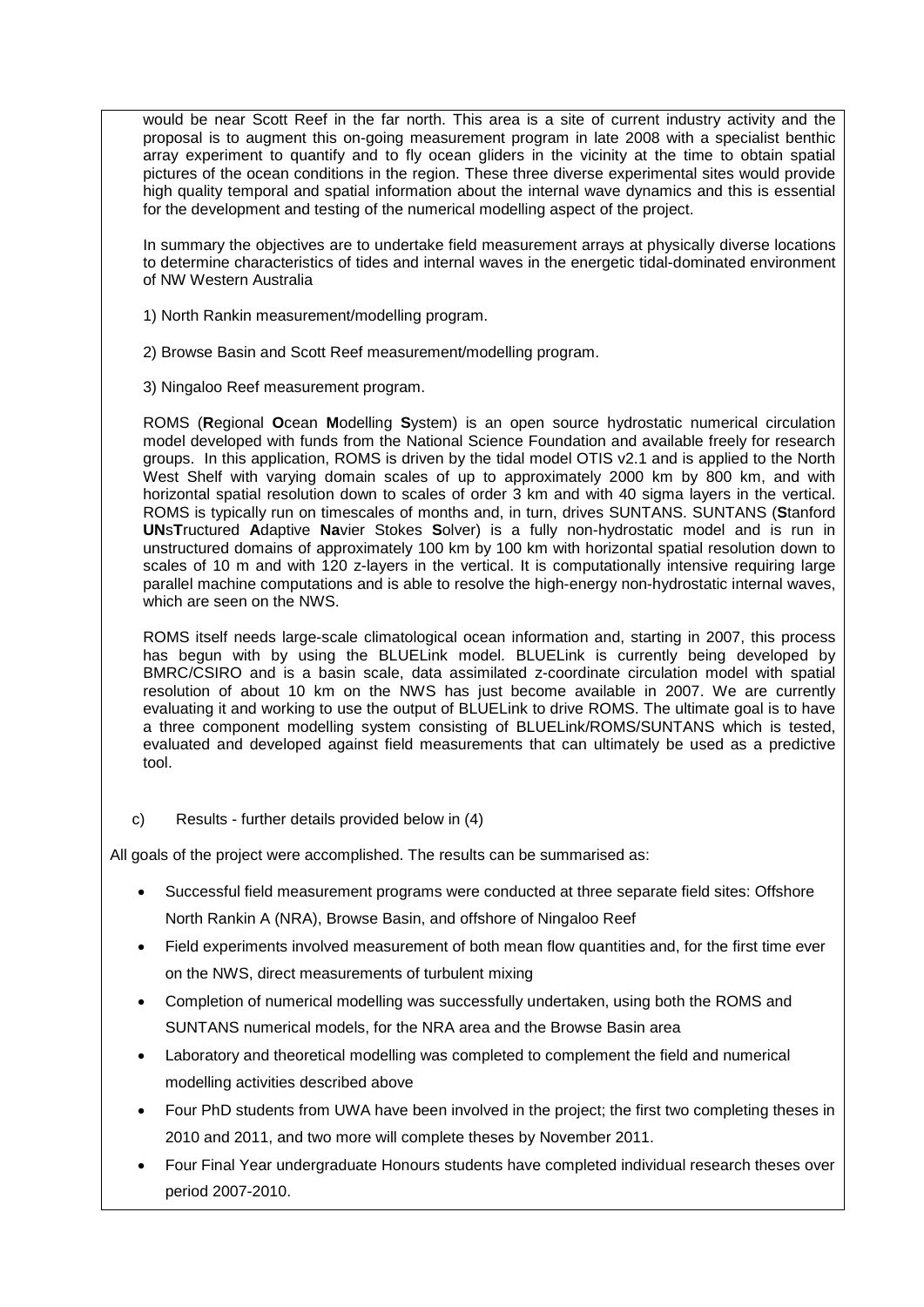- A total of 11 refereed journal and conference papers have been produced
- A total of 13 presentations have been given at national and international conferences
- d) Discussion further details provided below in (5)

The conditions for creating internal waves are met throughout the NWS and they must be considered in engineering design at any location. Internal waves are generated by the tide in depths ranging from 100 m to 1500 m, approximately. They induce both strong horizontal bottom velocities as well as transmit large amounts of energy from one location to another. The character and the strength of the internal waves vary dramatically from location to location, as well as seasonally as the density stratification varies. On the southern part of the Shelf, internal waves are much stronger in summer than winter, for example.

In the Browse Basin, the topography is very complex, internal waves propagate in all directions and there is evidence of standing internal waves being present (Rayson et al 2011). This is important as it makes the interpretation of measurements from a single mooring of the internal wave climate, for engineering design purposes for example, very difficult. Design must therefore be done with a combination of both direct measurements and numerical modelling to quantify the internal wave field.

Mixing and turbulence measurements, conducted for first time on the NWS, in this project revealed the intense nature of the turbulent mixing that can occur in the bottom boundary layer, an area of great importance for bottom pipeline stability and engineering infrastructure. Turbulence is generated by tidal motion moving density-stratified fluid up and down the bottom. The mixing is present throughout the tidal cycle although it varies in intensity during the up and down slope phase of the motion. The measurements in 400 m (Bluteau et al, 2011) showed that the traditional method of using mean velocity measurements to infer bottom stress by assuming the logarithmic boundary layer profile is not valid. Alternative means must be used to infer bottom stress and hence stability of the bottom surface.

e) Acknowledgements

**WAMSI** 

Woodside and Chevron via the NASS JIP Australian Research Council Discovery Grants Program Australian Institute of Marine Science UWA for in-kind salary support for investigators and for scholarships funds for some of the PhD students

f) References

Bluteau, C.E., Jones, N.L. and G.N. Ivey (2011). Turbulent mixing in a tidally forced stratified shear f1ow on the continental slope. *Journal of Geophysical Research, submitted*

Rayson, P., M. Meuleners, G.N. Ivey, N. Jones and G. Wake (2011) Field and numerical study of the internal tide dynamics in the Browse Basin, Australian North West Shelf. *J. Geophys. Res. Oceans,* 116: C01016.

# **3. Methodology**

Summarise the method(s) utilised as part of the project and provide a listing of the sub-projects (if appropriate). Sub-project reports should be provided as annexures to this project report.

Project methods involved combination of direct field measurements and numerical modelling, and these were combined with laboratory and theoretical development, to realise the objectives of the project. Field measurement of tides and internal waves in the energetic tidal-dominated environment of NW Western Australia were conducted at three locations (see map):

1) North Rankin measurement/modelling program.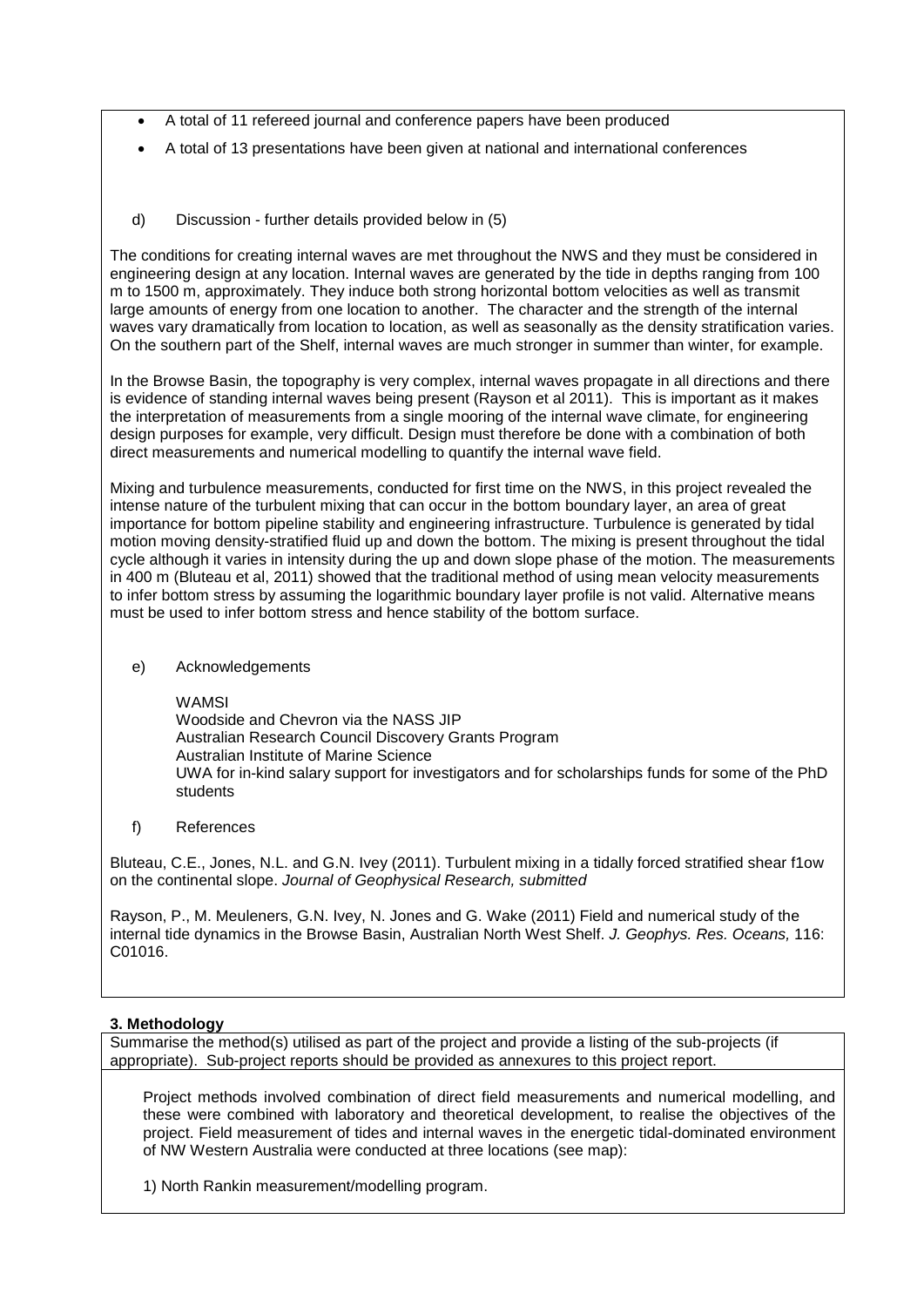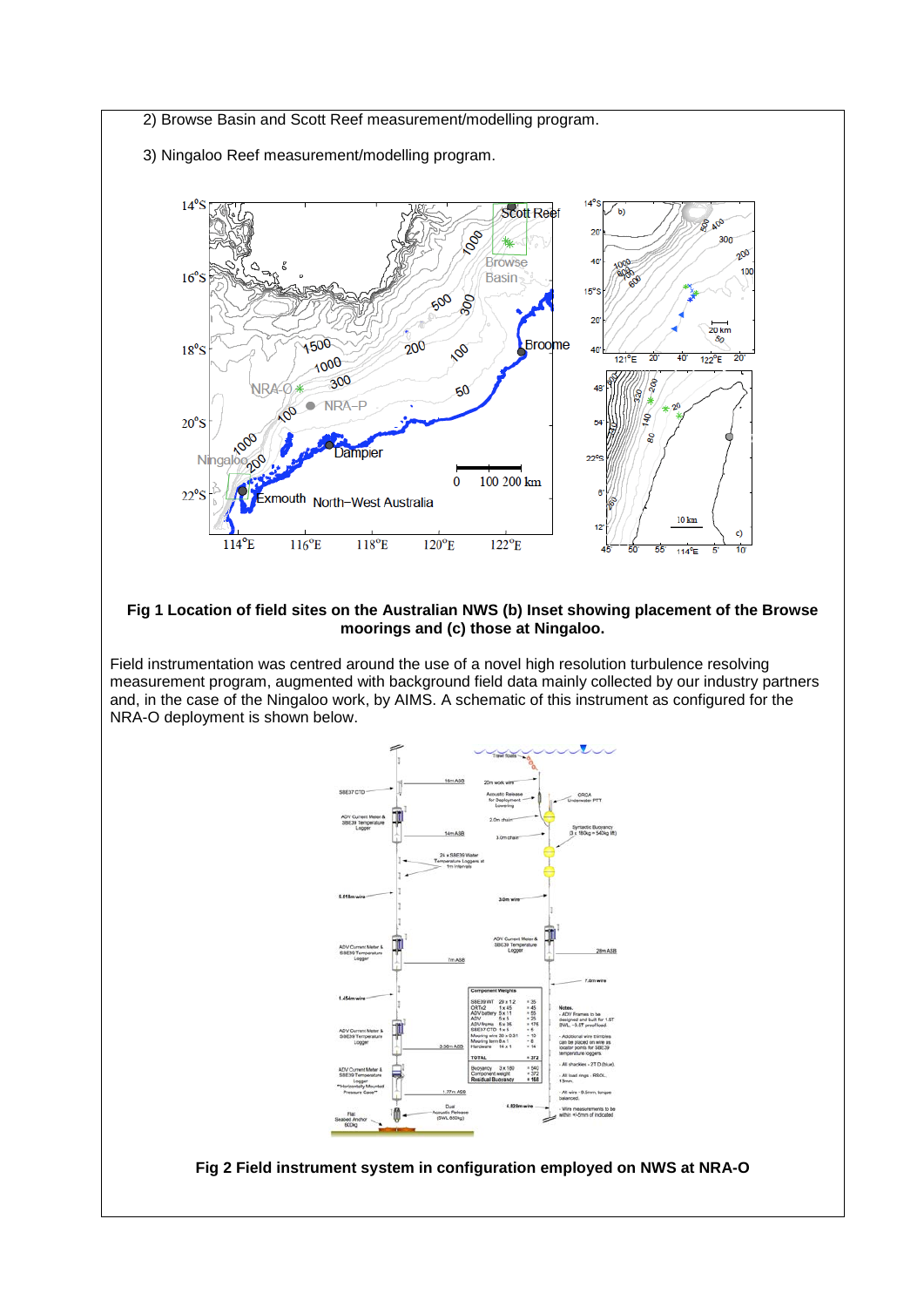#### Numerical models

ROMS (**R**egional **O**cean **M**odelling **S**ystem) is an open source hydrostatic numerical circulation model developed with funds from the National Science Foundation and available freely for research groups. In this application, ROMS is driven by the tidal model OTIS and is applied to the North West Shelf with varying domain scales of up to y 2000 km by 800 km, and with horizontal spatial resolution down to scales of order 2 km and with 50 sigma layers in the vertical. ROMS is typically run on timescales of months.

SUNTANS (**S**tanford **UN**s**T**ructured **A**daptive **Na**vier Stokes **S**olver) is a fully non-hydrostatic model and is run in unstructured domains of approximately 100 km by 100 km with horizontal spatial resolution down to scales of 10 m and with 120 z-layers in the vertical. It is computationally intensive requiring large parallel machine computations and is able to resolve the high-energy non-hydrostatic internal waves, which are seen on the NWS.

Field data is used to test and evaluate the performance of the models.

## **4. Results**

Present the results of the project and attainment of scientific objectives. Assess the success of meeting each objective identified in the proposal, as initially approved or later modified. For each objective:

- 1. Re-state the objective,
- 2. Tell the degree to which it has been met, and
- 3. Describe the technical findings and conclusion in a paragraph or two. This language should be informative, not just indicative (i.e., don't say "a new process was developed," but rather "the XYZ method increases productivity by 20 %"). A sample statement might begin, "Objective 1 -- To increase survival of juvenile...by 50%. This objective has been met. Survival of……...was increased 67% by altering culture tanks in the following way. If an objective was not 100% complete at the end of a project, indicate why.

#### Objectives:

*1) Understand and quantify the mechanisms of tidally-driven internal wave generation, propagation and dissipation at shelf break field sites near North Rankin A (NRA), representative of the southern portion of the North West Shelf (NWS).*

This objective was 100% met. Internal waves observed at the North Rankin A oil and gas platform site were generated about 75 km north-west of NRA at local critical points on the continental slope in water depth of 400-600 m. Waves take approximately 36 hours to propagate to NRA and during this time the waves evolve considerable from linear to the highly non-linear forms observed at NRA. The largest waves seen at NRA were waves of depression seen in late summer with amplitude up to 85 m in depth, in 125 m of water. During winter, waves are mainly waves of elevation although with large amplitude.

Numerical modelling showed that the shoreward-propagating waves dissipated inshore of NRA in water depth of about 50 m, where the seasonal thermocline intersects the sloping bottom. The modelling also showed that both to the SW and the NE of this site, internal waves are also generated but, due to the complex bottom topography and orientation of the tidal ellipse, internal waves can travel offshore. Thus, contrary to some conceptions, it is not true to say internal waves propagate onshore and dissipate and mix in shallower water.

To further quantify generation dynamics, direct measurements were made at the 400 m site of the mean and turbulent flow in the bottom boundary layer region. These measurements are unique and a first for the NWS, and few comparable measurements have been made anywhere in the global ocean. They reveal that while mixing is quiet inefficient locally, the near-bottom turbulent intensities are very high with mixing rates 100 times molecular – even at this deep site. The complex nature of the turbulent flow field in thesis near bottom region is a serious challenge to model within numerical models as this requires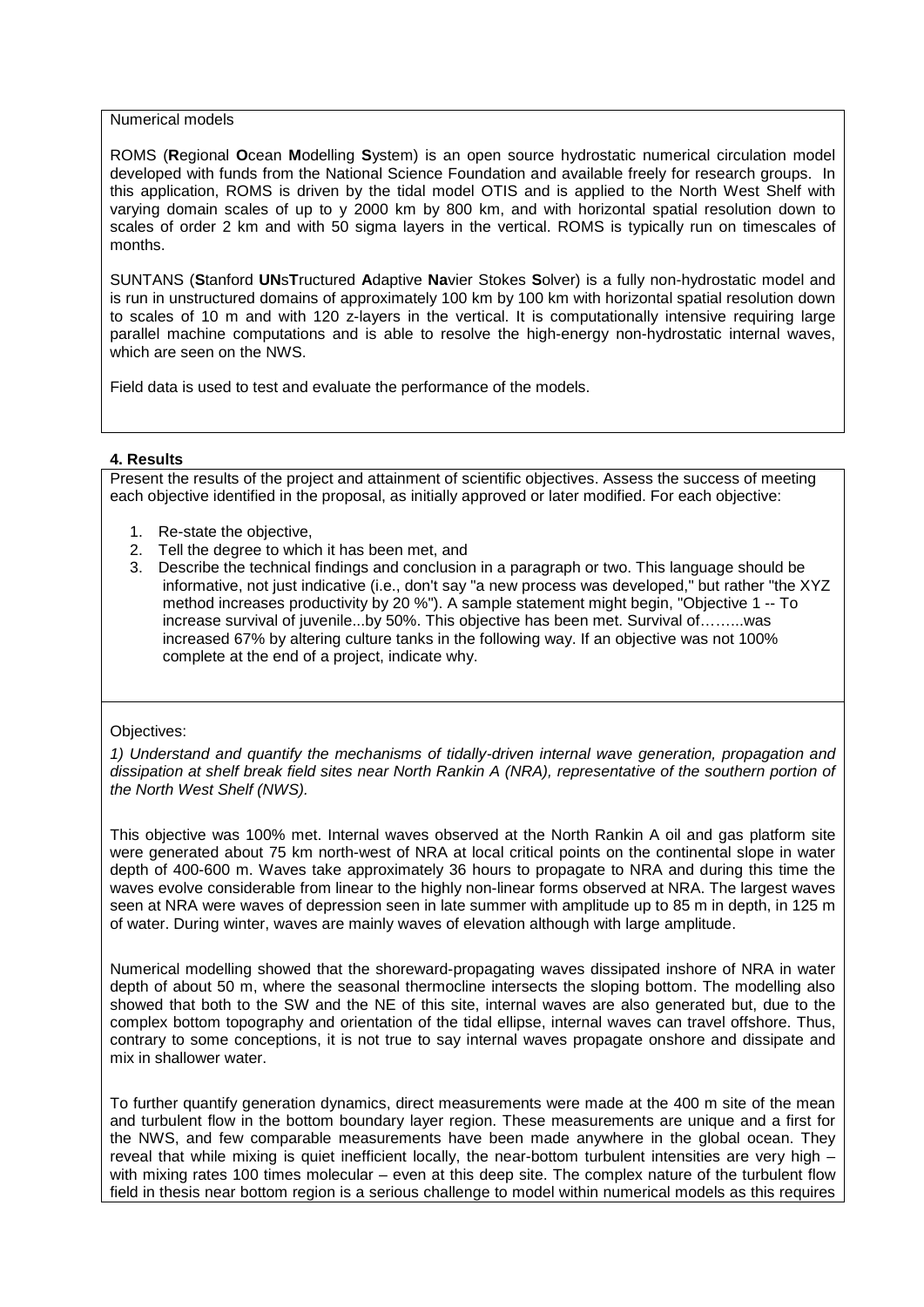high spatial resolution in both the vertical and horizontal and, at least for some of the time, nonhydrostatic mixing is observed and this can only be captured by high resolution non-hydrostatic models like SUNTANS. Suggested parametizations of the turbulence in the region have been derived from the field experiments and these can be tested and incorporated into future numerical models.

*2) Understand and quantify the mechanism of tidally-driven internal wave generation, propagation and dissipation at field sites near Scott Reef and Browse Basin, representative of the northern portion of the North West Shelf (NWS).*

This objective was 100% met. Using the ROMS model, internal waves were generated at a number of discrete sites throughout the macro-tidal Browse Basin, mainly at locations along the inner shelf break (110 m to 250 m) and at the outer shelf break (600 m to 2000 m) as well as preferentially around complex 3-D structures, such as Scott Reef with its very steep sides. Low vertical mode waves were generated at the inner shelf, while high mode waves were seen emanating from the outer shelf. The waves leaving the inner and outer shelf interact and produce partly standing waves with large along-shelf energy fluxes. There was distinct seasonal variation in this behaviour. While standing waves were common over the year, the seasonal deepening of the thermocline in winter caused a shift in the pattern of the wave field. The most efficient conversion of energy from the barotropic tide to the internal tide (or wave) occurred around the outer shelf where the conversion efficiency was 74%. This energy can then radiate away and be responsible for mixing at sites far removed from the generation region.

High resolution non-hydrostatic numerical modelling around the important Scott Reef area examined the dynamics of the flow forced by the strong tide through the 500 m deep channel separating North and South Scott Reef. The ocean is strongly density stratified in the channel, and as the flow accelerates through the channel on the flood tide, it creates and internal hydraulic jump in the divergent section of the channel. This, in turn, promotes locally intense internal mixing. A similar but slightly weaker process is seen on the ebb phase of the tide as the flow exits the channel, so the mechanism appears an important process driving vertical mixing around Scott Reef. In turn, this is important for the vertical flux of nutrients from deep water up into the coral reef system of the lagoon at Scott Reef. The numerical modelling also examined the process of flushing of this lagoon system by the tidal process, showing a complex pumping process whereby water in the lagoon appears flushed on a time scale of about 1 week. This understanding of the physical processes is crucial to understanding the operation of the unique ecological systems of Scott Reef.

#### **5. Discussion**

Implications for Management and Advancement of the Field – Describe the key findings as they relate to the objectives and the management questions discussed at the outset of the project.

Tidally generated internal waves are created due to the combination of surface (or barotropic) tidal forcing, sloping bottom bathymetry and the presence of density-stratified water. Two additional criteria must be met for internal waves to be generated: firstly, the barotropic tidal forcing drives the fluid in a horizontally elliptical path, and this ellipse must be oriented so that some of the fluid is forced upslope/downslope; secondly, the most sensitive regions of the bottom slope occur at critical locations where the local bottom slope exactly matches the slope of a freely propagating internal wave ray.

These are a complex set of conditions, which must be met for internal waves to be generated. Our study site focussed on the Australian North West Shelf, home of the oil and gas industry in WA, and the main implications are:

These conditions are met throughout the NWS and internal waves are ubiquitous and must be considered in engineering design at any location. They induced both strong horizontal bottom velocities as well as transmit large amounts of energy from one location to another.

The character and the strength of the internal waves vary dramatically from location to location, as well as seasonally as the density stratification varies. On the southern part of the Shelf, internal waves are much stronger in summer than winter, for example.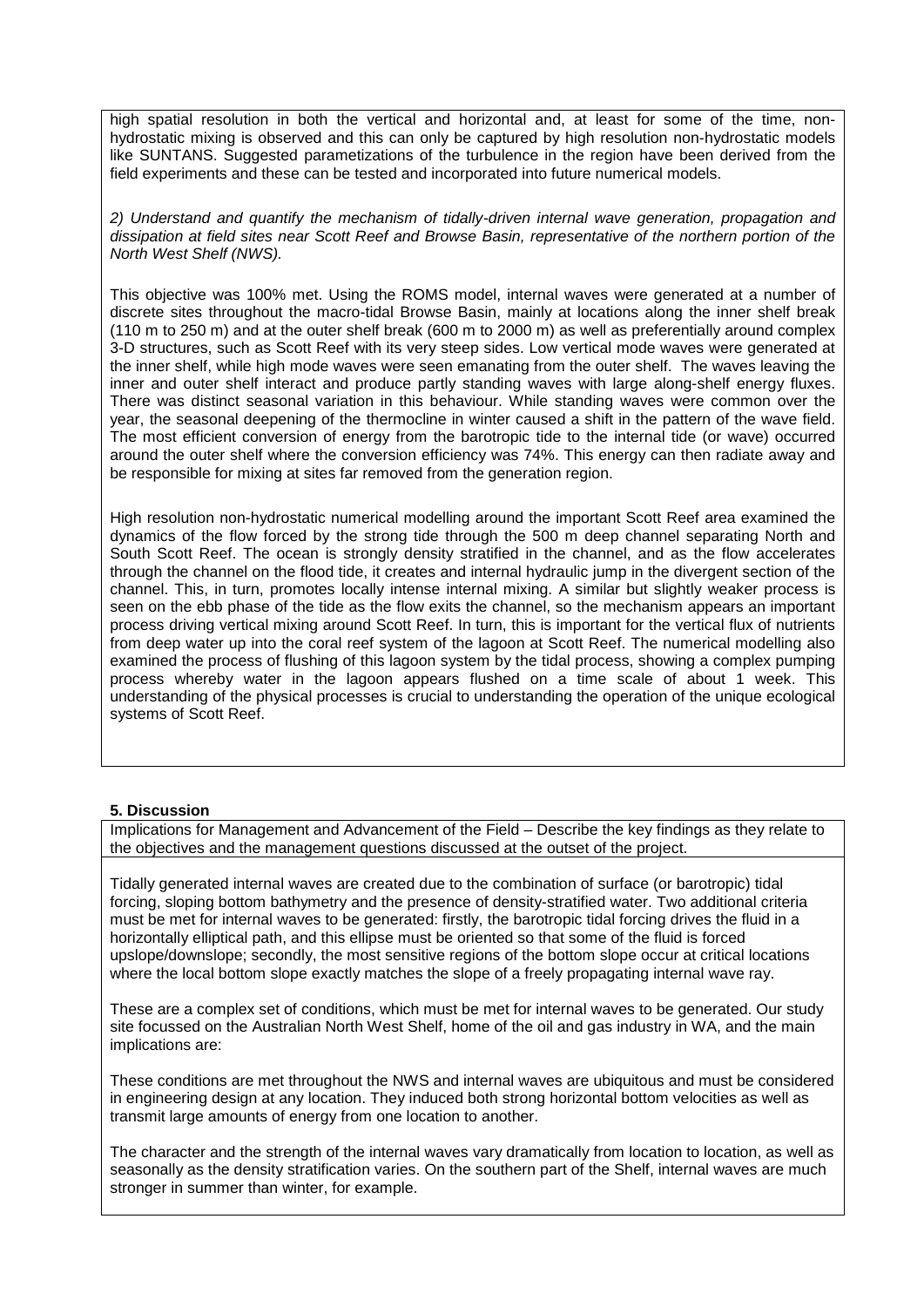While the magnitude of the barotropic tide is greater in the Browse Basin than it is for the southern part of the NWS, it does not follow that internal waves are stronger as one moves towards the north. In fact the largest amplitude waves were seen around the North Rankin area to the south. In this region velocities near bottom induced by the internal waves can exceed the magnitude of the velocities induced by the tidal motions. In the north they tend to be more comparable in magnitude.

Internal waves are generated by the tide in depths ranging from 100 m to 1500 m, approximately. They do not simply propagate from offshore into shallower water. At both the NRA area and the Browse Basin, there is evidence they can propagate both onshore and offshore.

Mixing and turbulence measurements, conducted for first time on the NWS, in this project revealed the intense nature of the turbulent mixing that can occur in the bottom boundary layer, an area of great importance for bottom pipeline stability and engineering infrastructure. The tidal motion moving densitystratified fluid up and down the bottom generates turbulence. The mixing is present throughout the tidal cycle although it varies in intensity during the up and down slope phase of the motion and the thickness of the bottom boundary layer is of order of 10-20 m. Mixing efficiencies are low but the turbulent diffusivities are more than 100 times molecular rates even in 400 m of water. The measurements in 400 m (Bluteau et al, 2011) showed that the traditional method of using mean velocity measurements to infer bottom stress by assuming the logarithmic boundary layer profile is not valid. Alternative means must be used to infer bottom stress and hence stability of the bottom surface.

In the Browse Basin, the topography is very complex and three dimensional with changing shelf width and complex seamount structures such as Scott Reef. As a consequence, internal waves propagate in all directions and there is evidence of standing internal waves being present. This is important as it makes the interpretation of measurements from a single mooring of the internal wave climate for engineering design purposes, for example, very difficult. Design must therefore be done with a combination of both direct measurements and numerical modelling.

Hydrostatic numerical models, such as ROMS, can be used very effectively to describe the internal wave generation, climate and the direction in which internal waves propagate and carry energy. Such models cannot be used to predict the extreme events and currents that exist under fully non-linear, nonhydrostatic waves and only models such the fully non-hydrostatic model SUNTANS can be used for this purpose.

Problems encountered (if any) – Describe any major problems/issues encountered during the study and how they were addressed.

No significant problems encountered.

New Research Directions (if any) – Identify new research directions pursued during the course of the project and reasons for modifying original research plans. Describe how the changed research agenda improved the project.

In order to give a more comprehensive picture of the range of behaviours to be found on the NWS, an additional field experiment was conducted offshore of Ningaloo in early 2010. This was not envisaged in the original project plan but, with the assistance of AIMS and the R/V Solander, was successfully completed.

In the Kimberly area, our project had focussed on the tides and internal waves in the waters offshore where internal waves are present. In order to examine the tidal driven coastal ocean flow all the way to zero water depth, we were successful in winning and ARC Discovery Project to investigate the impact of tidal motions on the complex coastal areas of the Kimberley:

G Ivey, N Jones, R Lowe, M Ghisalberti, M Meuleners, R. Brinkman and J Koseff (2010-2102) ARC Discovery Grant, Extreme tidal forcing of a topographically complex coastal region: the Kimberley, Western Australia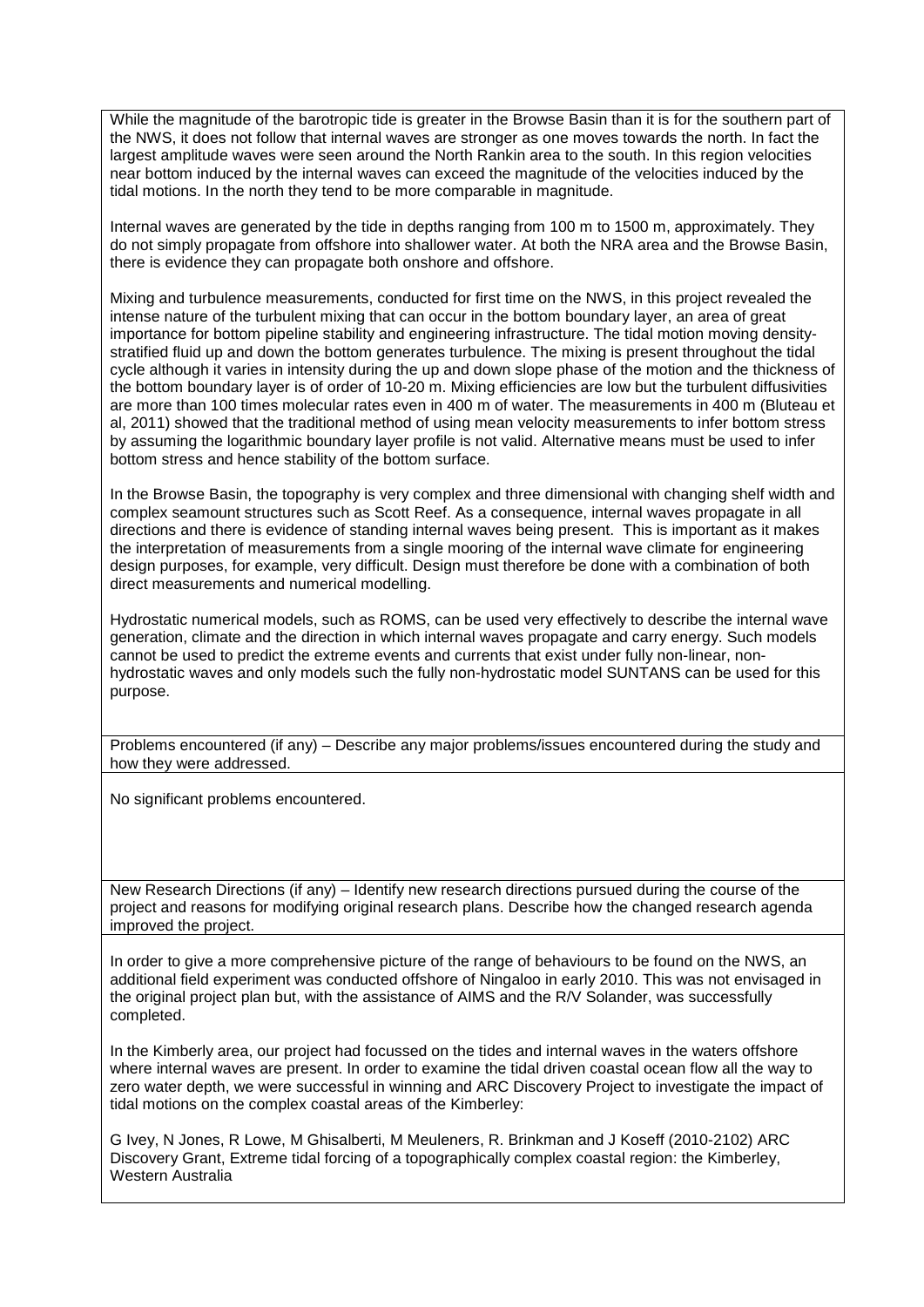While tides are the dominant forcing process on the NWS, Cyclones are an intense but aperiodic occurrence in the summer months. We were successful in winning and ARC Linkage Project, with Woodside as the industry partner, to investigate the impact of cyclones:

G.Ivey, N. Jones, R.Lowe, G Wake, J McConchie (2011-2013), ARC Linkage Grant, Ocean response to tropical cyclone forcing on the Australian NWS

## **6. Overall Project Accomplishments**

Students supported – Record the name of each student involved with the project. Indicate whether PhD or other (give details) and briefly describe their role.

Zed, M. (2007) Undergraduate honours theses using ROMS tool for hydrodynamic modelling tropical cyclones Monty.

Millar, E. (2007) Undergraduate honours theses using BlueLINK model output for Characterisation and variability of the alongshore mass fluxes on the Australian NWS

Costin, J. (2010) Undergraduate honours theses using field data to examine the circulation in the Lagoon of South Scott Reef

Taylor, J. (2010) Undergraduate honours theses using SWAN model to examine surface wave field developed under cyclonic forcing

Lim, K. (2006-2010) Used laboratory experiments to understand the process of generation of internal waves over continental shelf topography. PhD

Van Gastel, P. (2005-2010) Used field experiments and ROMS modelling to study Internal wave dynamics on the southern portion of the Australian North West Shelf. PhD

Bluteau, C. (2008-2011) Used field experiments to examine the benthic boundary layer dynamics and internal wave climatology, to be submitted November.nPhD

Rayson, M.(2007-2011) Used numerical models and field data to define the ocean circulation in the Browse Basin, to be submitted October. PhD

PhD theses, Dissertations and Student Placement – Please give complete citation for theses and dissertations (student's name, month and year completed or expected, level of degree, institution). Please provide a copy of the abstract of the thesis or dissertation when complete.

PhD theses

Lim, K. (2010) The generation of internal waves over continental shelf topography

Van Gastel, P. (2010) Internal wave dynamics on the Australian North West Shelf

Bluteau, C. (2011) Benthic boundary layer dynamics and internal wave climatology, to be submitted November.

Rayson, M.(2011) Ocean circulation Browse Basin, to be submitted October

Honours theses:

Zed, M. (2007) Hydrodynamic modelling of tropical cyclones Monty.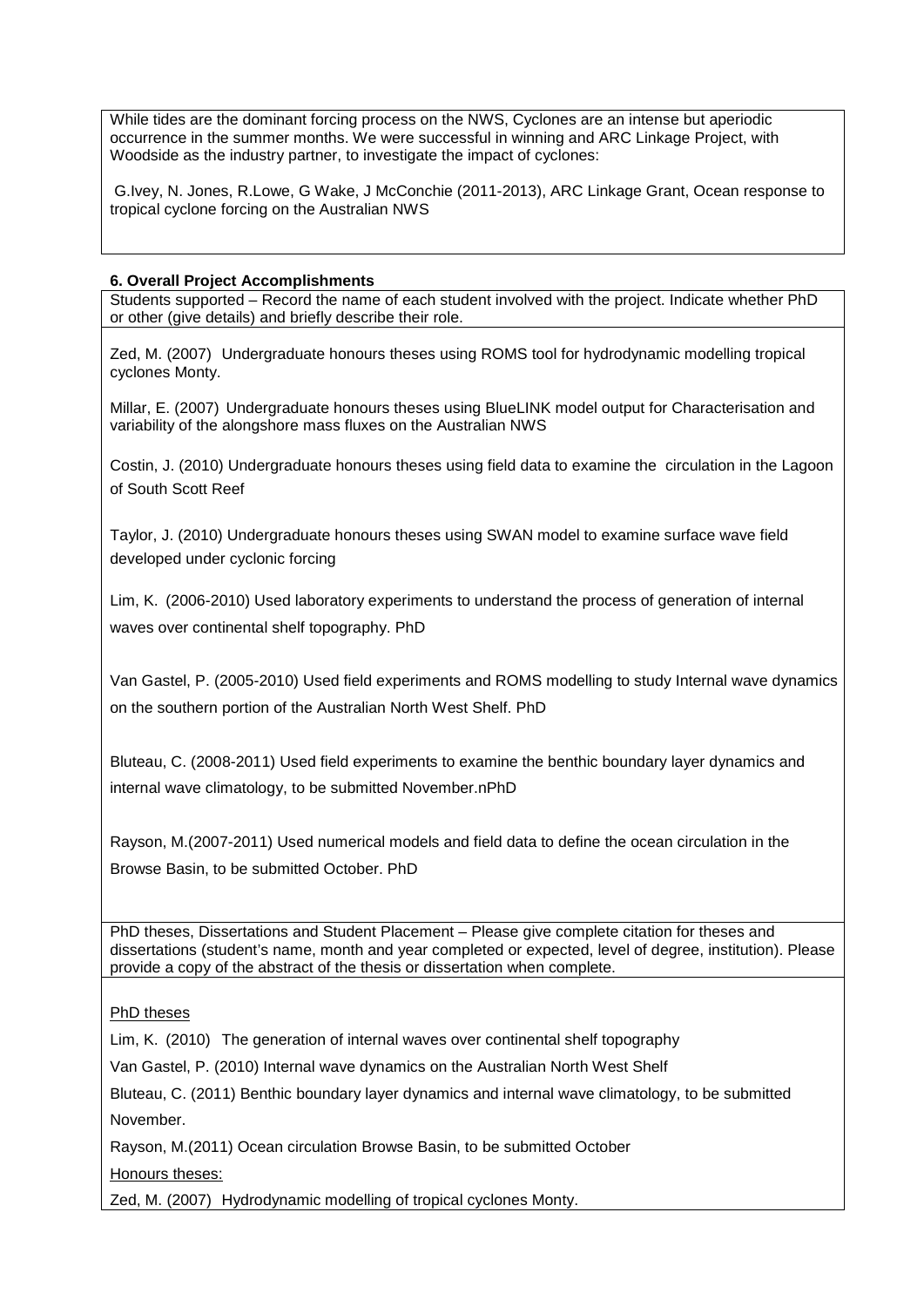Millar, E. (2007) Characterisation and variability of the alongshore fluxes on the Australian NWS

Costin, J. (2010) The circulation in the Lagoon of south Scott Reef

Taylor, J. (2010) Surface wave modelling under cyclones

Publications - List in standard academic format the citations of literature produced during the reporting period. Include journal articles, book chapters, reports, etc. submitted, in press and printed. Please provide a paper and electronic version copy of each publication resulting from the project. If there is a link to the journal electronically, please also include this.

Bluteau**,** C**.**E, N.L. Jones and G.N. Ivey (2010) Bottom boundary layer dynamics in an internal wave generation zone, *17th Australasian Fluid Mechanics Conference, Auckland*, *New Zealand*, 5-9 December 2010, pp 4.

Bluteau, C.E., Jones, N.L. and G.N. Ivey (2011a) Estimating turbulent kinetic energy dissipation in boundary and stratified flows using the inertial dissipation method. *Limnology and Oceanography Methods, in press.*

Bluteau, C.E., Jones, N.L. and G.N. Ivey (2011b). Turbulent mixing in a tidally forced stratified shear f1ow

on the continental slope. *Journal of Geophysical Research, submitted.*

Bluteau, C.E., Jones, N.L. and G.N. Ivey (2011c). Turbulent mixing efficiency at an energetic ocean site Geophysical Research Lettters*, submitted.*

Bluteau, C.E., N.L. Jones and G.N. Ivey (2011d) Observations of turbulent mixing regions in stratified bottom boundary layers forced by internal waves. Proceedings of the Seventh International Symposium on Stratified Flows, Rome, August 2011, to appear.

Ivey, G.N. (2011) Tides and internal waves on the continental shelf, Schiller, A. and G. B. Brassington (eds), *Operational Oceanography in the 21st Century*, *Springer*, Chapter 9: 225-238.

Lim, K., G.N. Ivey and N. Jones (2010) Experiments on the generation of internal waves over continental slope topography, *J. Fluid Mech*., 663:385-400

Rayson, P., M. Meuleners, G.N. Ivey, N. Jones and G. Wake (2011a) Field and numerical study of the internal tide dynamics in the Browse Basin, Australian North West Shelf. *J. Geophys. Res. Oceans,* 116: C01016.

Rayson, M, N. L. Jones, G.N. Ivey and O.B. Fringer (2011b) Internal hydraulic jump formation in a deep water, continuously stratified unsteady channel flow, Proceedings of the Seventh International Symposium on Stratified Flows, Rome, August 2011, to appear

Van Gastel, P., G.N. Ivey, M. Meuleners and O. Fringer (2009) The variability of the large-amplitude internal wave field on the Australian North West Shelf. *Cont. Shelf Res., 29:1373-1383*

Presentations - Cite any presentations resulting from the project, including conferences, symposiums, etc.

WAMSI Node 6 Symposium (2009) took place August 25, 2009 where six talks were presented under Project 6.2.

WAMSI Node 6 Symposium 2 took place Friday November 26', 2010 where five talks were presented under Project 6.2.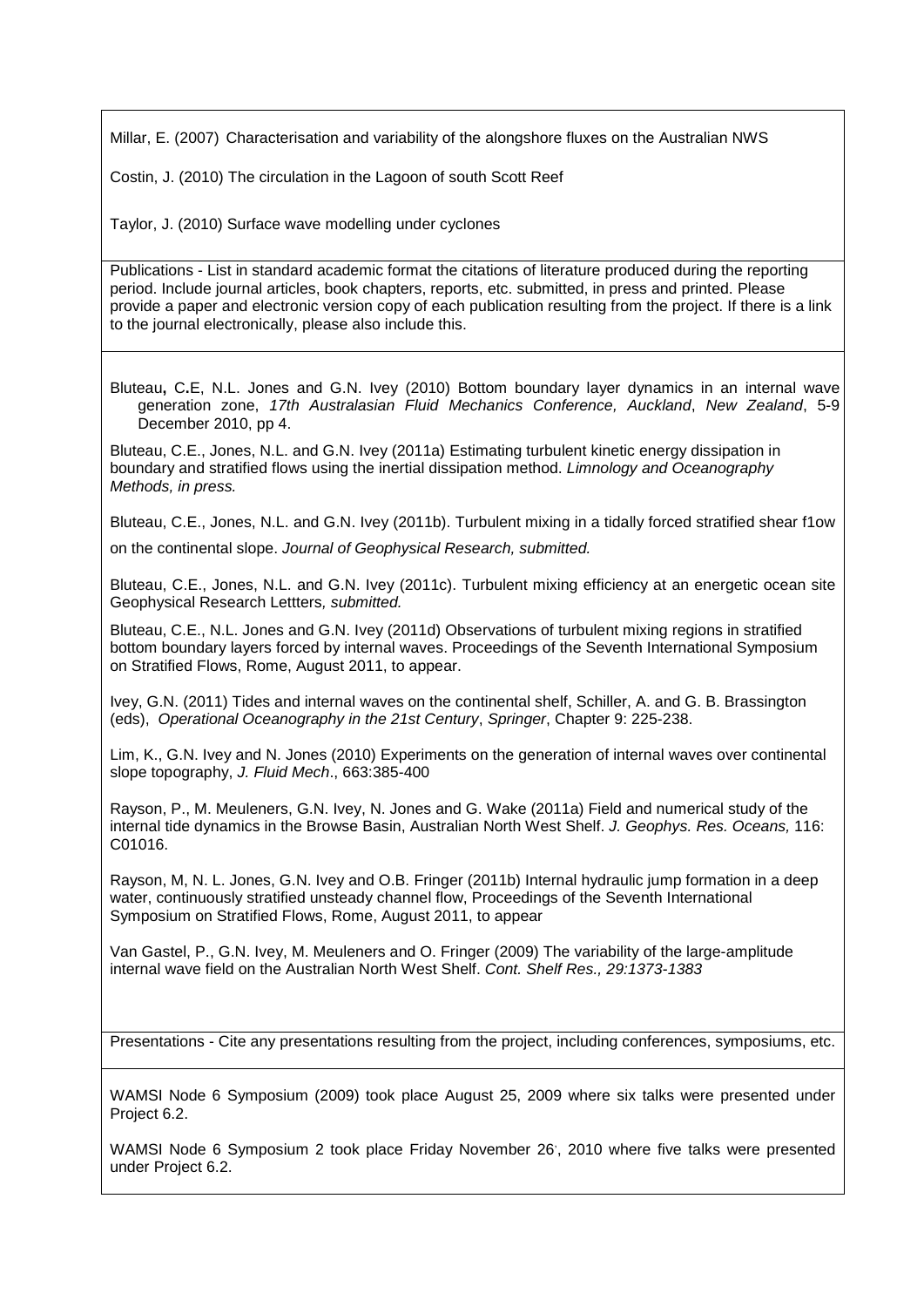National and international conferences:

Ivey, G. (2009) Tidally generated internal waves and the role of turbulence (2009), 4<sup>th</sup> Warnemunde Turbulence Days Workshop, Vilm , Germany (invited).

Ivey, G (2009) Modelling the ocean dynamics on the Australian North West Shelf (2009), Geoscience Australia, Canberra.

Ivey, G. (2010) Oceanic Internal Waves – waves, boundaries and turbulence (2010), Coordinated mathematical modelling of internal waves, Banff International Research Station, Banff, Alberta, Canada (invited).

Ivey, G (2010) Internal waves on the Australian North West Shelf (2010), Woods Hole Oceanographic Institute, Woods Hole, and Massachusetts.

Ivey, G (2010) The generation of internal waves on the Australian North West Shelf (2010),  $2^{nd}$ Norway Scotland Symposium in Internal waves, Edinburgh, Scotland (invited)

Jones, N. (2010) Towards a comprehensive understanding of the internal wave dynamics of the Australian North West Shelf. Ocean Sciences Meeting, Portland, Oregon.

Bluteau, C.E (2010) Bottom Boundary layer dynamics in an internal wave generation region. s  $17<sup>th</sup>$ Australasian Fluid Mechanics Conference, Auckland NZ, December 2010,

Bluteau, C. (2011a) Near-Bottom turbulent mixing regions of internal waves activity on the Australian North West Shelf, AMSA Conference, Fremantle, July 2011

Bluteau, C. (2011b) Observations of turbulent mixing regions in stratified bottom boundary layers forced by internal waves, Seventh International Symposium on Stratified Flows in Rome, August 2011

Ivey, G. Mixing and internal waves on the Australian North West Shelf, International Union of Geodesy and Geophysics Conference, Melbourne, July 2011 (invited)

N. Jones, N. (2011) Internal wave climatology at Ningaloo Reef, AMSA Conference, Fremantle, July 2011

M. Rayson, M. (2011a) Ocean dynamics of the Browse Basin and Scott Reef, AMSA Conference, Fremantle, July 2011

Rayson, M (2011b) Internal hydraulic jump formations in a deep water, continuously stratified unsteady channel flow Seventh International Symposium on Stratified Flows in Rome, August 2011

Other Communications Achievements - Interviews, press releases, etc.

Knock on opportunities created as a result of this project – new grants, top up funding, new opportunities, new staff and on-going opportunities as a result of this project.

| 2006-2008 | <b>ARC Discovery Grant</b> | Tidal generation internal waves            |
|-----------|----------------------------|--------------------------------------------|
| 2009-2011 | <b>ARC Discovery Grant</b> | Transient coastal upwelling                |
| 2010-2012 | <b>ARC Discovery Grant</b> | Coastal circulation in the Kimberley       |
| 2011-2013 | <b>ARC Linkage Grant</b>   | Ocean response to tropical cyclone forcing |
|           |                            |                                            |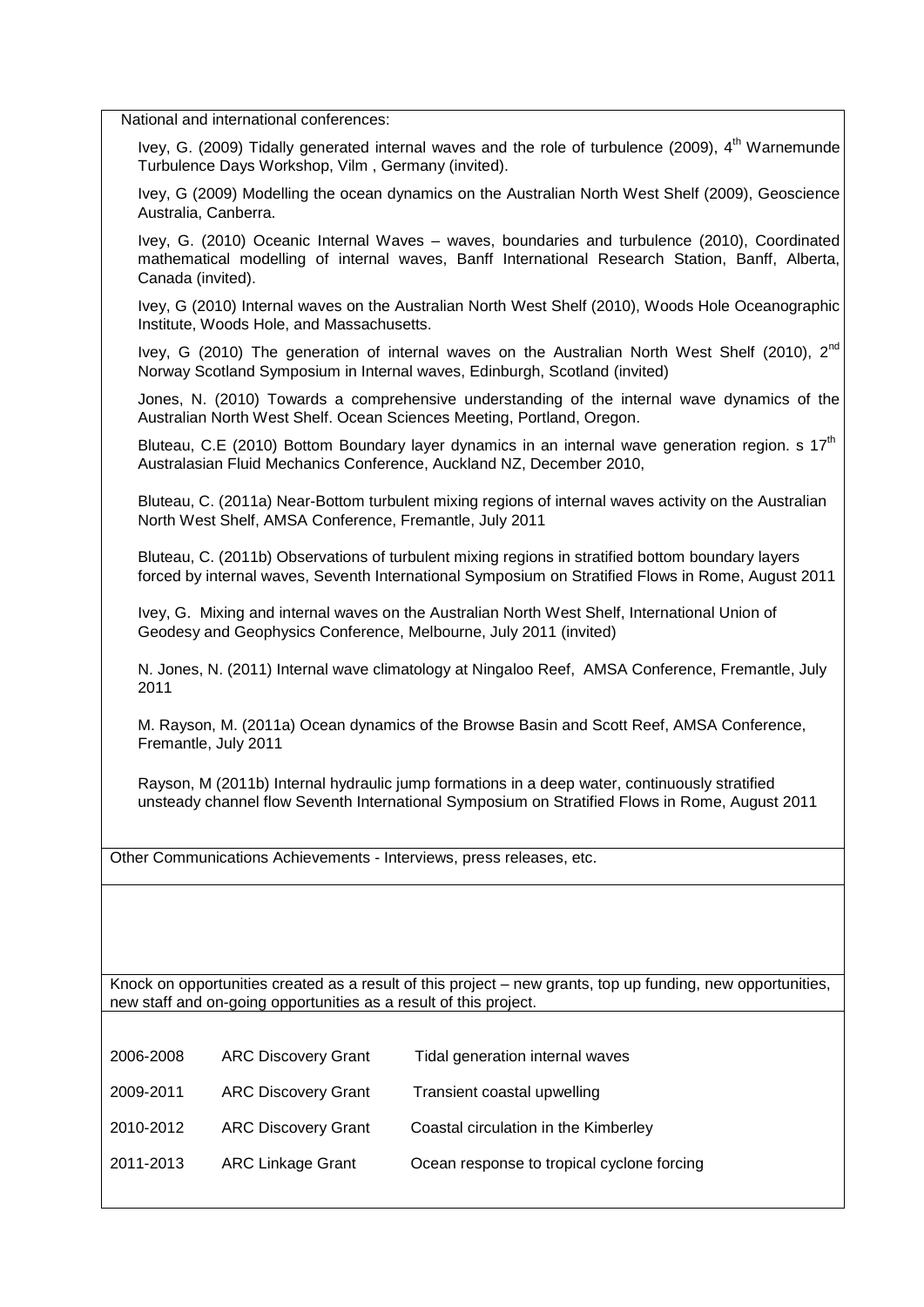**7. Implications for Science and Future Science:** Please note: Implications go beyond Results and Accomplishments to provide information on direct physical, environmental, economic or social gains realised as a result of a research project or outreach activity.

Discovery and Application of New Products and Processes (if applicable) - Describe any actual or anticipated products or processes discovered or developed in the project.

For the first time we have a comprehensive understanding of the physical oceanography of the Browse Basin in response to the macro-tidal forcing in the region. This is a necessary step before we can explain and understand the complex ecology of the region.

Similarly, we have a comprehensive understanding of the physical oceanography in the southern part of the NWS in response to the moderate tidal forcing in the region.

Tools, Technologies and Information for Improved Ecosystem Management - Describe how project results are being (or will be) translated into sustainable use and management of coastal and ocean ecosystems. Tools might include benthic habitat maps or environmental sensitivity indicators. Technologies might include remote and bio-sensing, genetic markers, and culture systems. Information might include technical assistance, training and educational materials.

We have developed an instrument system and analysis method, which enables direct measurements in the bottom boundary layer (BBL) anywhere in the coastal ocean environment. The BBL region is of special importance to ecosystem management as it is the region controlling nutrient and tracer fluxes from the sediments into the water column and is the home diverse benthic communities

Forecasting for Natural Resource Management Decisions - Describe how results already are being used or are expected to be used after project completion - by natural resource management to make decisions based on project forecasts. Forecasts may be due to field and laboratory studies and models. Examples include hypoxia forecast models, algal bloom alerts, forecasts of fishery harvest, and prediction of impacts from ecosystem stressors such as pollutants or invasive species.

The numerical ocean circulation models developed during the course of this project have been tested and developed using the process understanding obtained from the field measurement programs. These models are being used to forecast the ocean environment in regions where there are currently no measurements but the oil and gas industry is proposing current and future developments.

The models describe physical processes, but are now ready to be coupled with biogeochemical models. With suitable measurements of key biogeochemical processes, this will provide tools for the long term modelling, forecasting and management of the ecosystems of the NWS.

More generally, the models and methods developed here are not geographic specific but can be applied to any coastal ocean environment.

Impacts - Impacts are higher order, usually long-term results of a project's activities that have significant scientific, economic or social benefits. Impacts may involve behavioural, policy or economic changes. Describe impacts (anticipated or realized. These impacts may involve behavioural, policy or economic changes. Seminal contributions to science are considered impacts especially if the research findings lead to major progress in a particular field, implementation of new technologies or have a substantive bearing on an economic or societal issue*.*